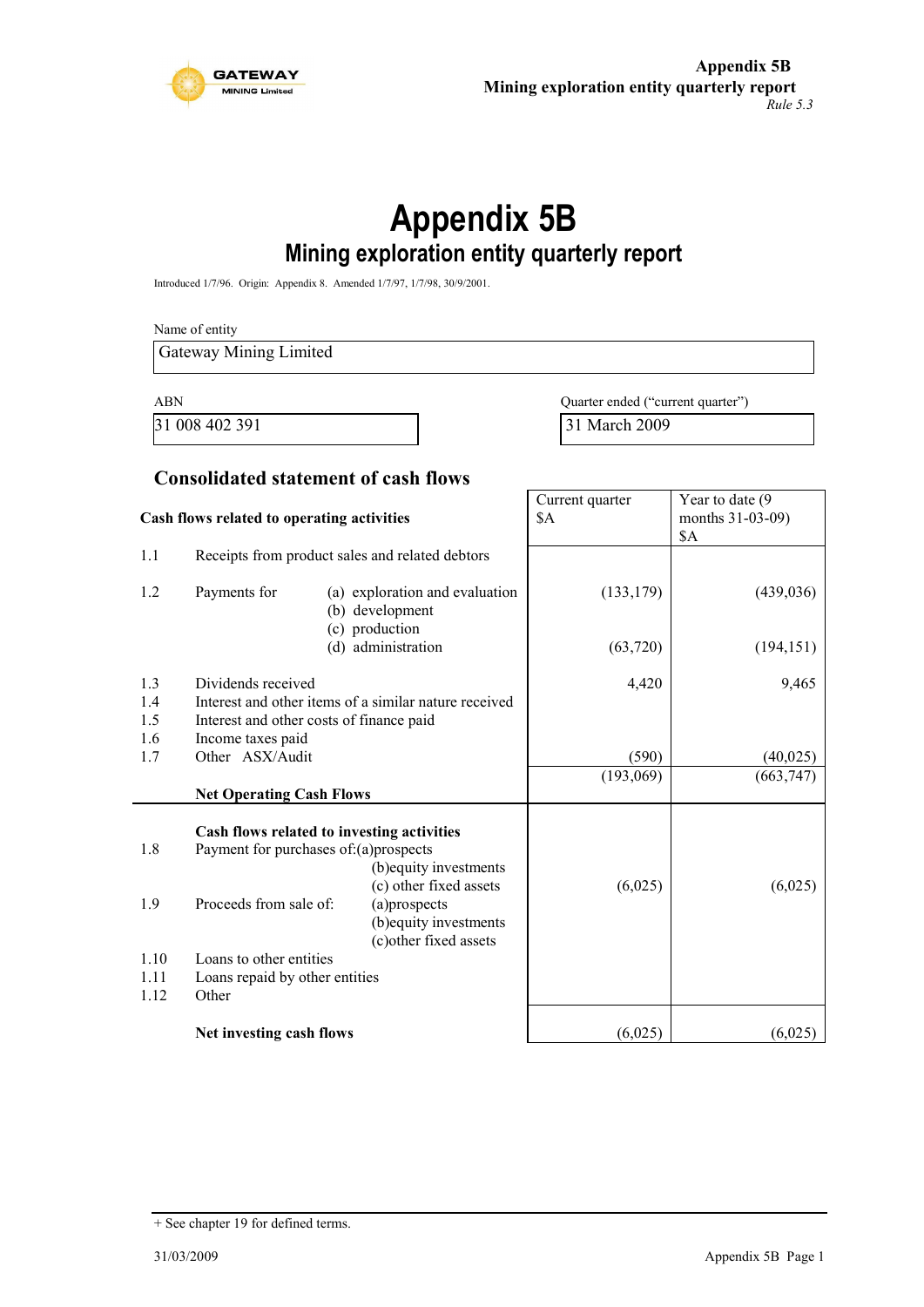

|      |                                                   | Current quarter | Year to date (9 months) |
|------|---------------------------------------------------|-----------------|-------------------------|
|      |                                                   | \$A             | $31 - 03 - 09$          |
|      |                                                   |                 | <b>\$A</b>              |
| 1.13 | Total operating and investing cash flows (brought | (203, 074)      | (669, 772)              |
|      | forward)                                          |                 |                         |
|      |                                                   |                 |                         |
|      | Cash flows related to financing activities        |                 |                         |
| 1.14 | Proceeds from issues of shares, options, etc.     | 400,000         | 800,000                 |
| 1.15 | Proceeds from sale of forfeited shares            |                 |                         |
| 1.16 | Proceeds from borrowings                          |                 |                         |
| 1.17 | Repayment of borrowings                           |                 |                         |
| 1.18 | Dividends paid                                    |                 |                         |
| 1.19 | Other (provide details if material)               | 26,000          | 58,000                  |
|      | Net financing cash flows                          | 374,000         | 742,000                 |
|      |                                                   |                 |                         |
|      | Net increase (decrease) in cash held              | 174,906         | 72,228                  |
| 1.20 | Cash at beginning of quarter/year to date         | 307,825         | 410,503                 |
| 1.21 | Exchange rate adjustments to item 1.20            |                 |                         |
| 1.22 | Cash at end of quarter                            | 482,731         | 482,731                 |
|      |                                                   |                 |                         |

### **Payments to directors of the entity and associates of the directors Payments to related entities of the entity and associates of the related entities**

|                      |                                                                  | Current quarter<br>\$Α |
|----------------------|------------------------------------------------------------------|------------------------|
| 1.23                 | Aggregate amount of payments to the parties included in item 1.2 | 7,953                  |
| 1.24                 | Aggregate amount of loans to the parties included in item 1.10   |                        |
| $\sim$ $\sim$ $\sim$ |                                                                  |                        |

1.25 Explanation necessary for an understanding of the transactions

### **Non-cash financing and investing activities**

2.1 Details of financing and investing transactions which have had a material effect on consolidated assets and liabilities but did not involve cash flows

2.2 Details of outlays made by other entities to establish or increase their share in projects in which the reporting entity has an interest

<sup>+</sup> See chapter 19 for defined terms.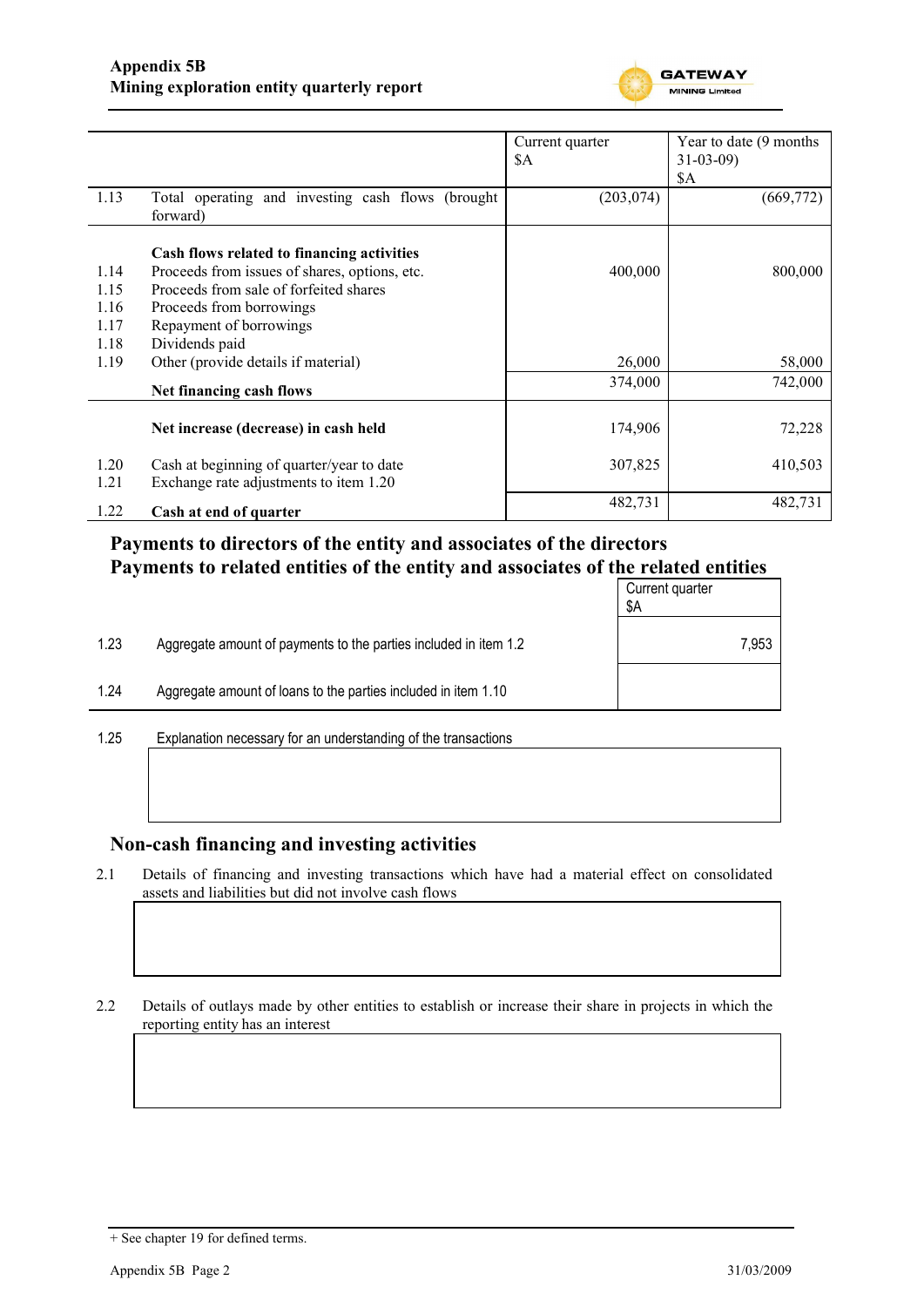

### **Financing facilities available**

*Add notes as necessary for an understanding of the position.*

|     |                             | Amount available<br>\$A'000 | Amount used<br>\$A'000 |
|-----|-----------------------------|-----------------------------|------------------------|
| 3.1 | Loan facilities             |                             |                        |
| 3.2 | Credit standby arrangements |                             |                        |
|     |                             |                             |                        |

### **Estimated cash outflows for next quarter**

|     | <b>Total</b>               |         |
|-----|----------------------------|---------|
|     |                            | 180,000 |
| 4.2 | Development                |         |
|     |                            |         |
| 4.1 | Exploration and evaluation | 180,000 |
|     |                            | \$A     |

# **Reconciliation of cash**

| Reconciliation of cash at the end of the quarter (as<br>shown in the consolidated statement of cash flows) to<br>the related items in the accounts is as follows. |                                           | Current quarter<br>\$A | Previous quarter<br>\$A |
|-------------------------------------------------------------------------------------------------------------------------------------------------------------------|-------------------------------------------|------------------------|-------------------------|
| 5.1                                                                                                                                                               | Cash on hand and at bank                  | 482,731                | 307,825                 |
| 5.2                                                                                                                                                               | Deposits at call                          |                        |                         |
| 5.3                                                                                                                                                               | Bank overdraft                            |                        |                         |
| 5.4                                                                                                                                                               | Other (provide details)                   |                        |                         |
|                                                                                                                                                                   | Total: cash at end of quarter (item 1.22) | 482,731                | 307,825                 |

### **Changes in interests in mining tenements**

|     |                                                                     | Tenement reference                                                | Nature of<br>interest<br>(note (2)) | Interest at<br>beginning<br>of quarter | Interest at<br>end of<br>quarter |
|-----|---------------------------------------------------------------------|-------------------------------------------------------------------|-------------------------------------|----------------------------------------|----------------------------------|
| 6.1 | Interests in mining<br>tenements relinquished,<br>reduced or lapsed | P53/1325 to 1329,<br>P57/1132, 1156 to 1162,<br>1165,1166         |                                     | 75%                                    | $0\%$                            |
|     |                                                                     | P53/1303 to 1306,<br>P57/1133, 1136, 1163,<br>1164, 1167 to 1170, |                                     | 100%                                   | $0\%$                            |
| 6.2 | Interests in mining<br>tenements acquired or<br>increased           |                                                                   |                                     |                                        |                                  |

<sup>+</sup> See chapter 19 for defined terms.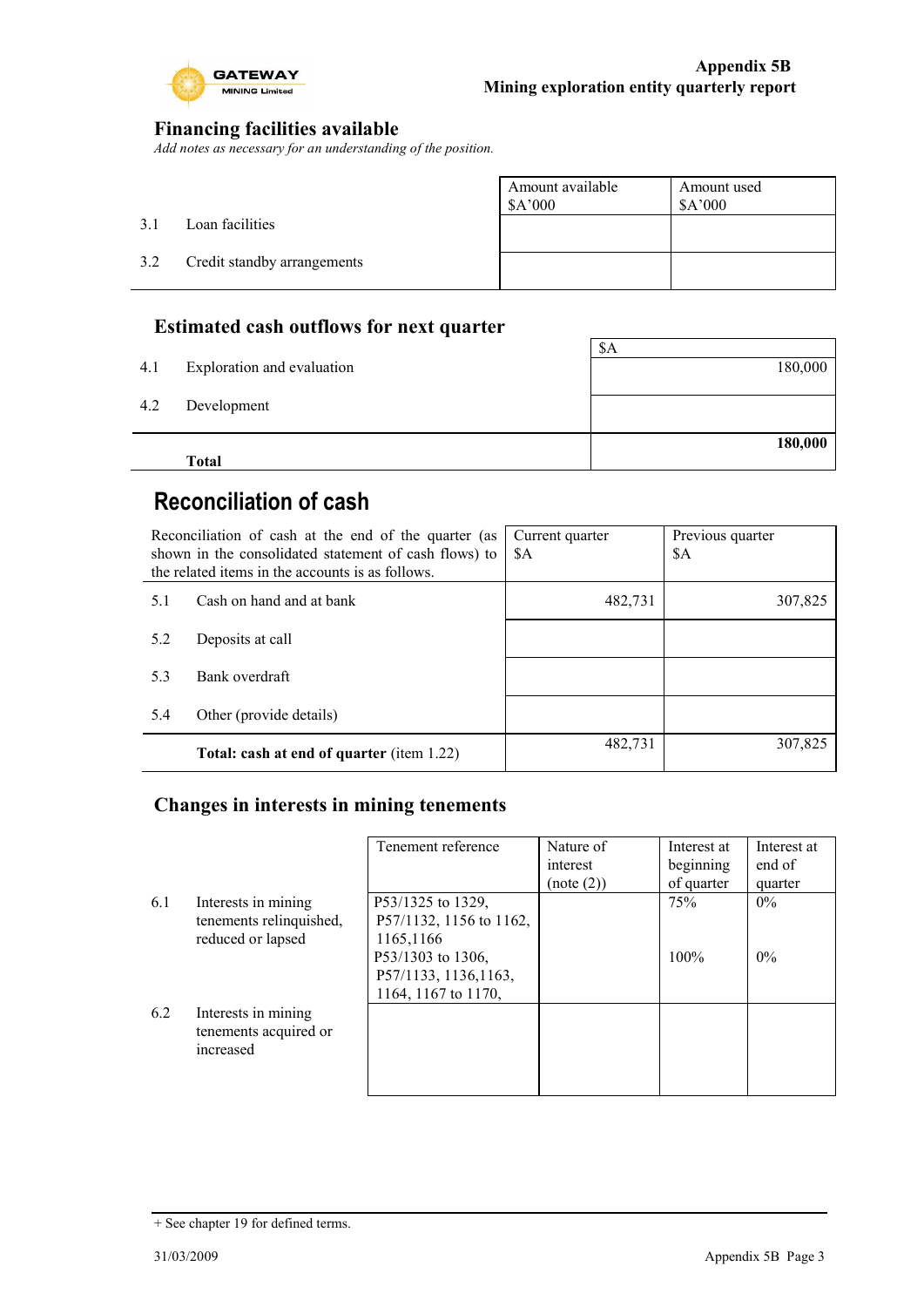

#### **Issued and quoted securities at end of current quarter**

*Description includes rate of interest and any redemption or conversion rights together with prices and dates.*

|      |                                    | Total number | Number quoted | Issue price per<br>security (see note | Amount paid up per<br>security (see note 3) |
|------|------------------------------------|--------------|---------------|---------------------------------------|---------------------------------------------|
|      |                                    |              |               | $3)$ (cents)                          | (cents)                                     |
| 7.1  | Preference                         |              |               |                                       |                                             |
|      | <sup>+</sup> securities            |              |               |                                       |                                             |
|      | (description)                      |              |               |                                       |                                             |
| 7.2  | Changes during                     |              |               |                                       |                                             |
|      | quarter                            |              |               |                                       |                                             |
|      | (a) Increases<br>through issues    |              |               |                                       |                                             |
|      | (b) Decreases                      |              |               |                                       |                                             |
|      | through returns of                 |              |               |                                       |                                             |
|      | capital, buy-                      |              |               |                                       |                                             |
|      | backs,                             |              |               |                                       |                                             |
|      | redemptions                        |              |               |                                       |                                             |
| 7.3  | +Ordinary                          | 110,122,962  | 110,122,962   |                                       |                                             |
|      | securities                         |              |               |                                       |                                             |
| 7.4  | Changes during                     | 5,000,000    | 5,000,000     | 8 cents                               |                                             |
|      | quarter                            |              |               |                                       |                                             |
|      | (a) Increases                      |              |               |                                       |                                             |
|      | through issues                     |              |               |                                       |                                             |
|      | (b) Decreases                      |              |               |                                       |                                             |
|      | through returns of                 |              |               |                                       |                                             |
|      | capital, buy-backs                 |              |               |                                       |                                             |
| 7.5  | <sup>+</sup> Convertible           |              |               |                                       |                                             |
|      | debt securities<br>(description)   |              |               |                                       |                                             |
| 7.6  | Changes during                     |              |               |                                       |                                             |
|      | quarter                            |              |               |                                       |                                             |
|      | (a) Increases                      |              |               |                                       |                                             |
|      | through issues                     |              |               |                                       |                                             |
|      | (b) Decreases                      |              |               |                                       |                                             |
|      | through securities                 |              |               |                                       |                                             |
|      | matured,                           |              |               |                                       |                                             |
|      | converted                          |              |               |                                       |                                             |
| 7.7  | <b>Options</b><br>(description and | 4,000,000    |               | Exercise price                        | Expiry date                                 |
|      | conversion factor)                 |              |               | 30 cents                              | 30 November 2011                            |
| 7.8  | Issued during                      |              |               |                                       |                                             |
|      | quarter                            |              |               |                                       |                                             |
| 7.9  | <b>Exercised</b> during            |              |               |                                       |                                             |
|      | quarter                            |              |               |                                       |                                             |
| 7.10 | <b>Expired during</b>              |              |               |                                       |                                             |
|      | quarter                            |              |               |                                       |                                             |
| 7.11 | <b>Debentures</b><br>(totals only) |              |               |                                       |                                             |
| 7.12 | <b>Unsecured notes</b>             |              |               |                                       |                                             |
|      | (totals only)                      |              |               |                                       |                                             |
|      |                                    |              |               |                                       |                                             |

<sup>+</sup> See chapter 19 for defined terms.